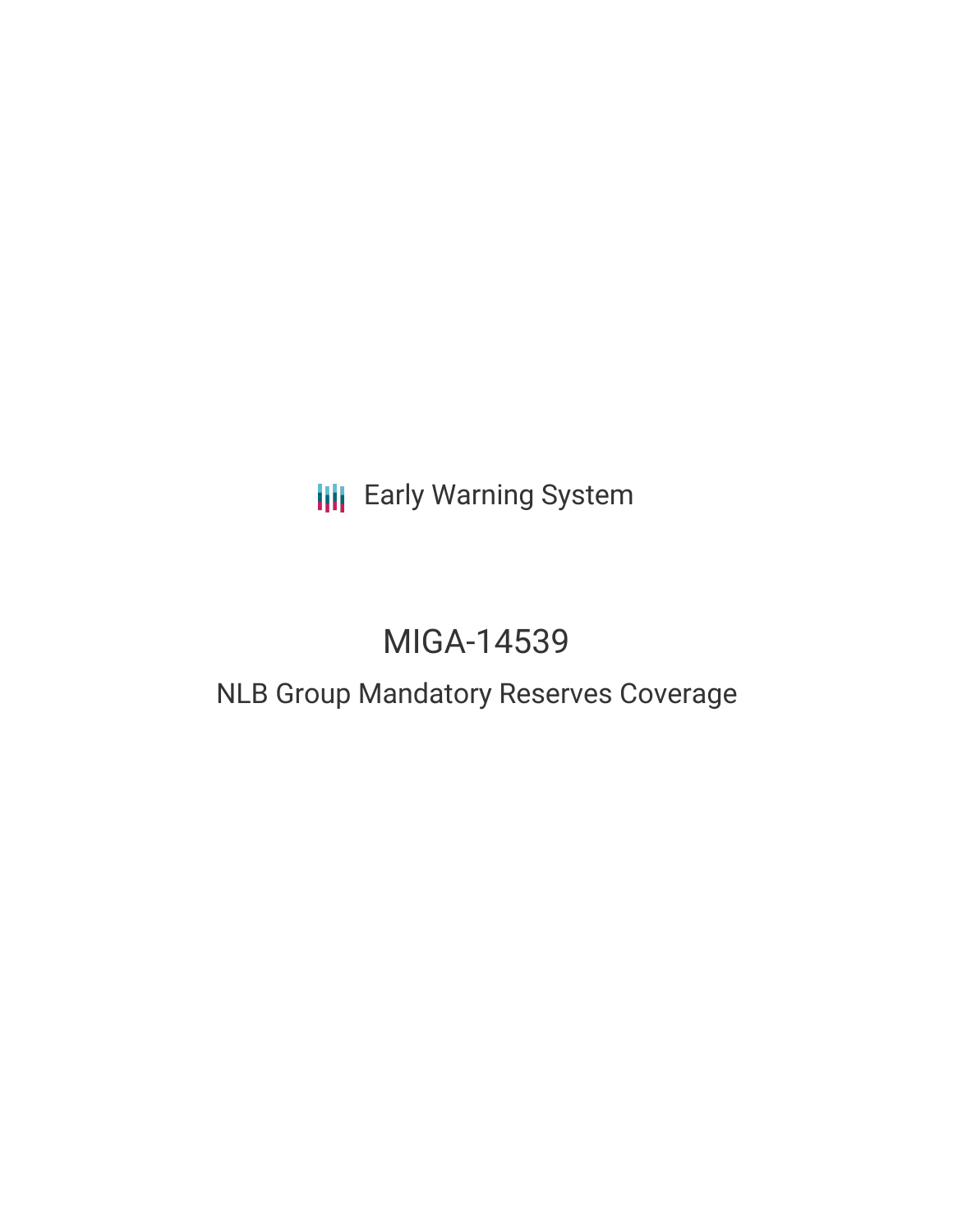

#### **Quick Facts**

| <b>Countries</b>               | Serbia                                          |
|--------------------------------|-------------------------------------------------|
| <b>Financial Institutions</b>  | Multilateral Investment Guarantee Agency (MIGA) |
| <b>Status</b>                  | Active                                          |
| <b>Bank Risk Rating</b>        | FI                                              |
| <b>Voting Date</b>             | 2020-06-11                                      |
| <b>Borrower</b>                | Nova Ljubljanska banka d.d. (NLB)               |
| <b>Sectors</b>                 | Finance                                         |
| <b>Investment Type(s)</b>      | Guarantee                                       |
| <b>Investment Amount (USD)</b> | $$37.54$ million                                |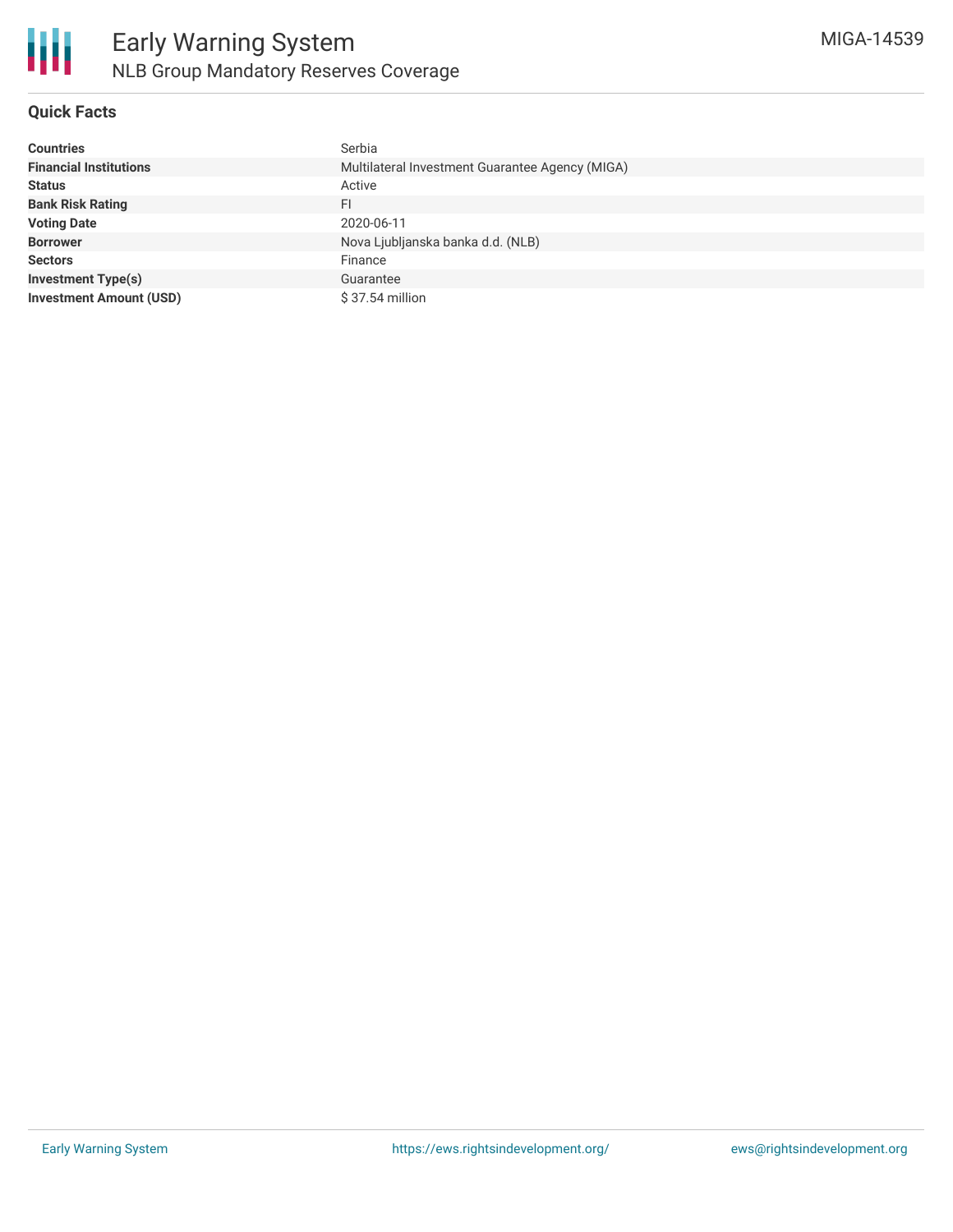

#### **Project Description**

This summary describes equity investments (including retained earnings) by Nova Ljubljanska banka d.d., Ljubljana (NLB d.d., Ljubljana) into its subsidiary NLB Banka a.d. Beograd (NLB Beograd) in Serbia. The investor has applied for MIGA guarantees of up to EUR30,961,000 in Expropriation of Funds cover for mandatory reserves for a period of up to 7 years.

NLB Group is the largest banking and financial services group in Slovenia with operations across southeastern Europe. NLB Group's six banking subsidiaries outside of Slovenia are required to maintain mandatory reserves at the central banks in their respective jurisdictions, based on the volume of customer deposits. Mandatory reserves affect NLB d.d., Ljubljana's overall Risk-Weighted Assets (RWA) at the consolidated level, resulting in less headroom for other assets at a given level of capital.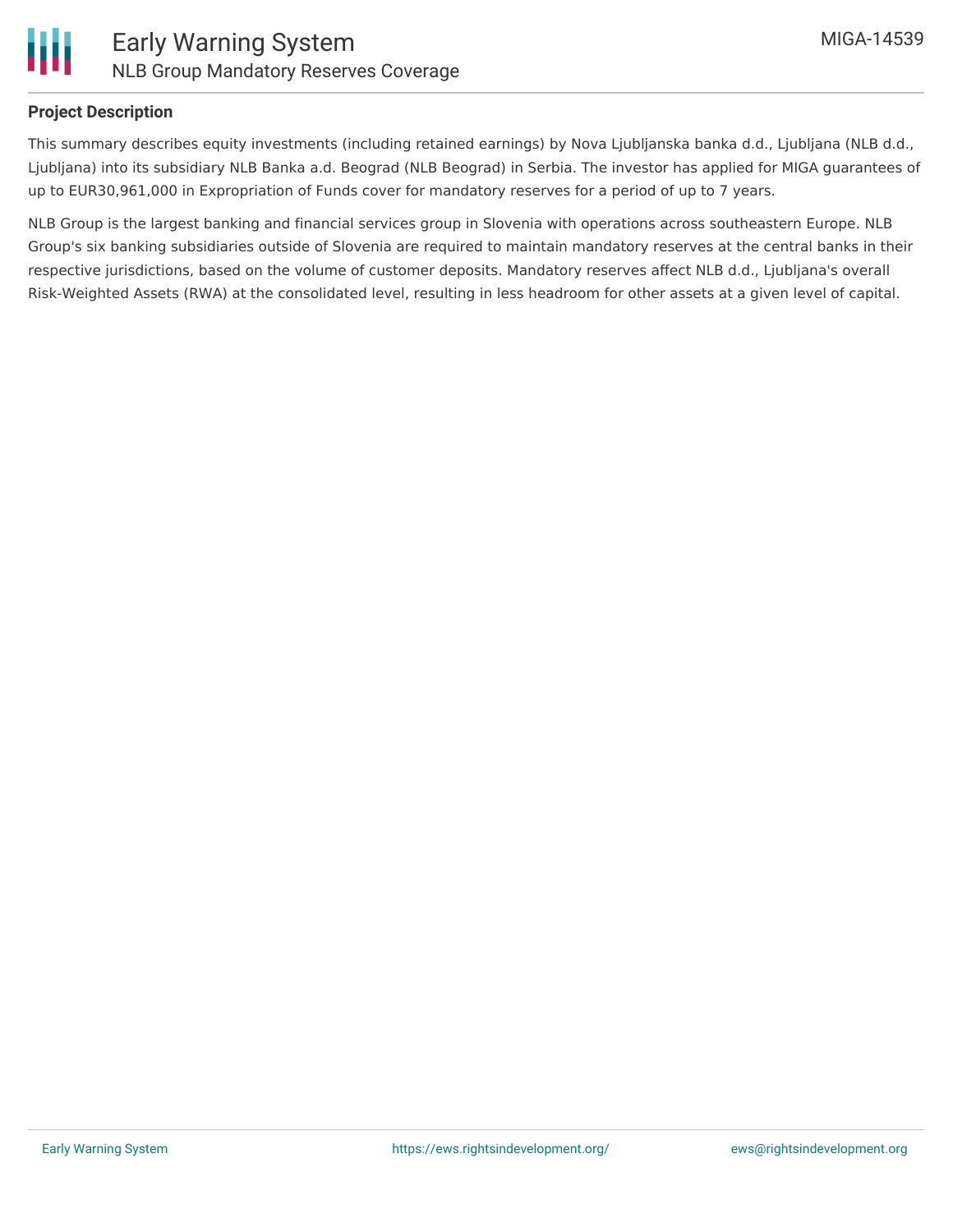

### Early Warning System NLB Group Mandatory Reserves Coverage

#### **Investment Description**

Multilateral Investment Guarantee Agency (MIGA)